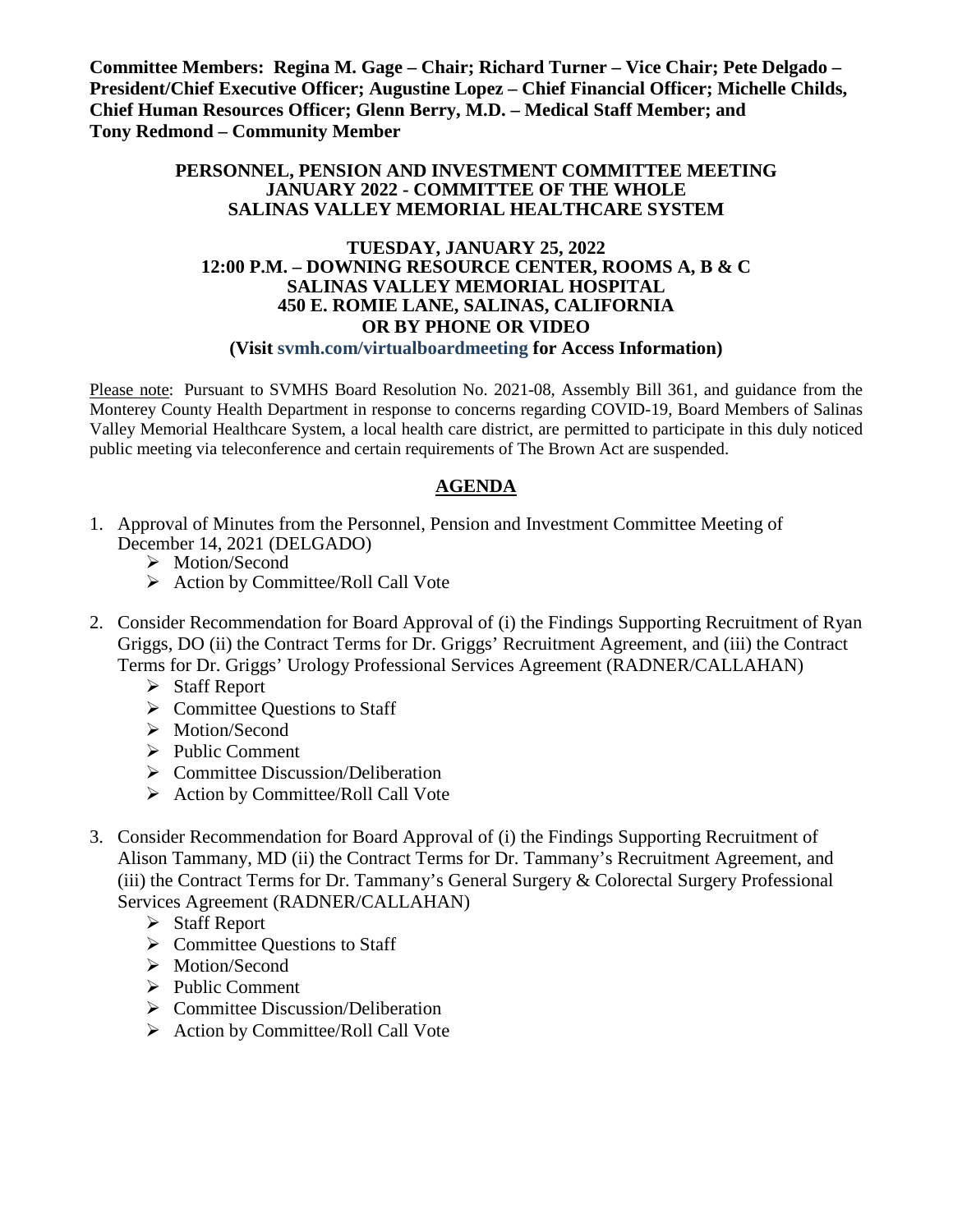- 4. Consider Recommendation for Board Approval of Findings Supporting Recruitment of Physicians to Community Medical Groups and Practices and Approval of Recruitment Incentives (RADNER/CALLAHAN)
	- Staff Report
	- $\triangleright$  Committee Questions to Staff
	- > Motion/Second
	- $\triangleright$  Public Comment
	- $\triangleright$  Committee Discussion/Deliberation
	- $\triangleright$  Action by Committee/Roll Call Vote
- 5. HR Metrics (CHILDS)
- 6. Financial and Statistical Review (LOPEZ)
- 7. Public Input

This opportunity is provided for members of the public to make a brief statement, not to exceed three (3) minutes, on issues or concerns within the jurisdiction of this District Board which are not otherwise covered under an item on this agenda.

8. Closed Session

(See Attached Closed Session Sheet information)

- 9. Reconvene Open Session/Report on Closed Session
- 10. Adjournment The February 2022 Personnel, Pension and Investment Committee Meeting is scheduled for **Tuesday, February 22, 2022 at 12:00 p.m.**

Notes: This Committee meeting may be attended by Board Members who do not sit on this Committee. In the event that a quorum of the entire Board is present, this Committee shall act as a Committee of the Whole. In either case, any item acted upon by the Committee or the Committee of the Whole will require consideration and action by the full Board of Directors as a prerequisite to its legal enactment.

Requests for a disability related modification or accommodation, including auxiliary aids or services, in order to attend or participate in a meeting should be made to the Executive Assistant during regular business hours at 831-755-0741. Notification received 48 hours before the meeting will enable the District to make reasonable accommodations.

The Committee packet is available at the Committee Meeting, at [www.svmh.com,](http://www.svmh.com/) and in the Human Resources Department of the District. All items appearing on the agenda are subject to action by the Committee.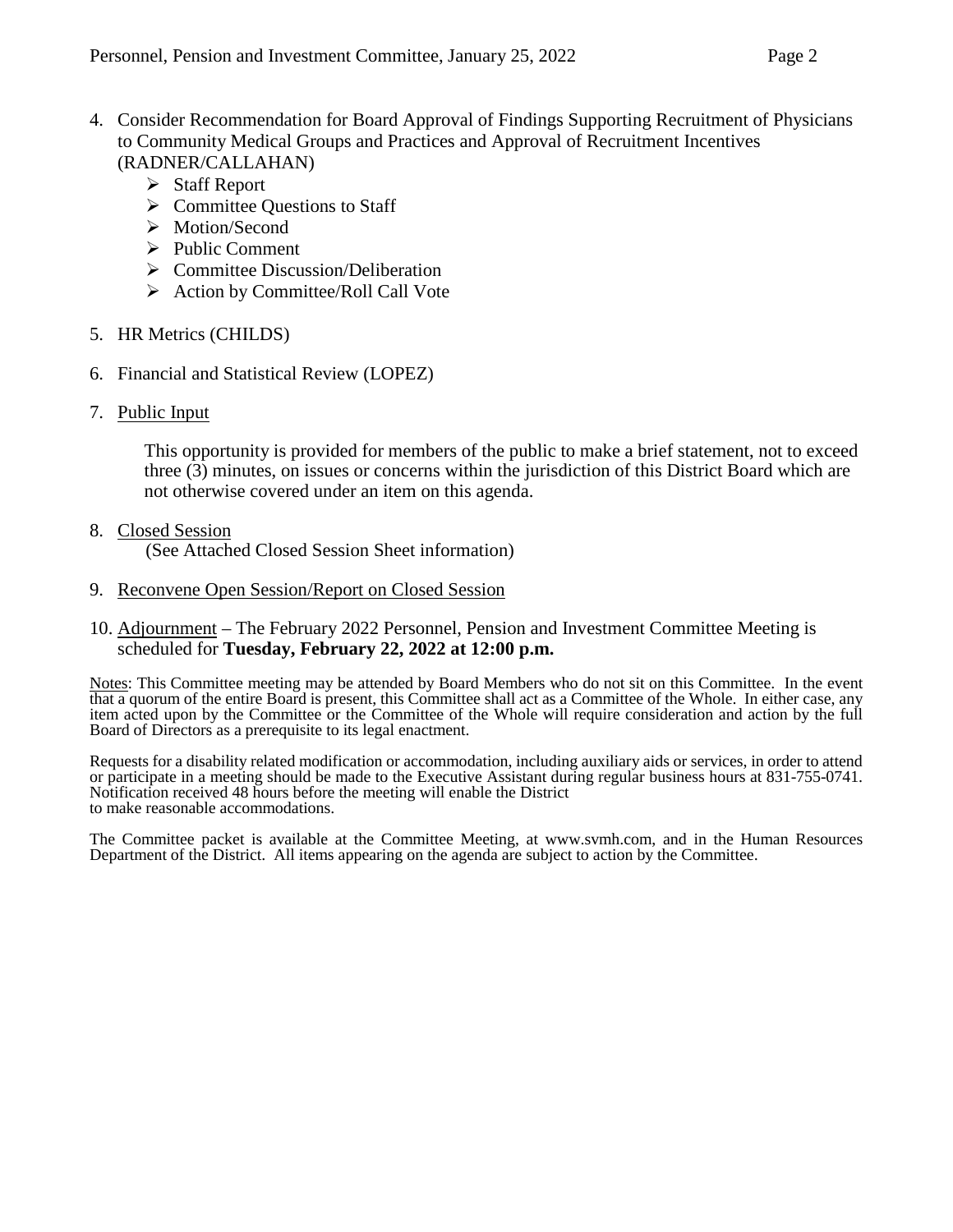#### **PERSONNEL, PENSION AND INVESTMENT COMMITTEE MEETING OF THE BOARD OF DIRECTORS – COMMITTEE OF THE WHOLE AGENDA FOR CLOSED SESSION**

Pursuant to California Government Code Section 54954.2 and 54954.5, the board agenda may describe closed session agenda items as provided below. No legislative body or elected official shall be in violation of Section 54954.2 or 54956 if the closed session items are described in substantial compliance with Section 54954.5 of the Government Code.

### **CLOSED SESSION AGENDA ITEMS**

#### **[ ] LICENSE/PERMIT DETERMINATION** (Government Code §54956.7)

**Applicant(s)**: (Specify number of applicants)

# **[ ] CONFERENCE WITH REAL PROPERTY NEGOTIATORS**

(Government Code §54956.8)

**Property:** (Specify street address, or if no street address, the parcel number or other unique reference, of the real property under negotiation):

**Agency negotiator:** (Specify names of negotiators attending the closed session):

**Negotiating parties**: (Specify name of party (not agent):

**Under negotiation:** (Specify whether instruction to negotiator will concern price, terms of payment, or both):

#### **[ ] CONFERENCE WITH LEGAL COUNSEL-EXISTING LITIGATION**  $\overline{(Government Code \$  54956.9(d)(1))}

**Name of case:** (Specify by reference to claimant's name, names of parties, case or claim numbers):

 $\frac{1}{\sqrt{2}}$ , or **Case name unspecified:** (Specify whether disclosure would jeopardize service of process or existing settlement negotiations):

#### **[ ] CONFERENCE WITH LEGAL COUNSEL-ANTICIPATED LITIGATION** (Government Code §54956.9)

Significant exposure to litigation pursuant to Section 54956.9(d)(2) or (3) (Number of potential cases):

Additional information required pursuant to Section 54956.9(e):

Initiation of litigation pursuant to Section 54956.9(d)(4) (Number of potential cases):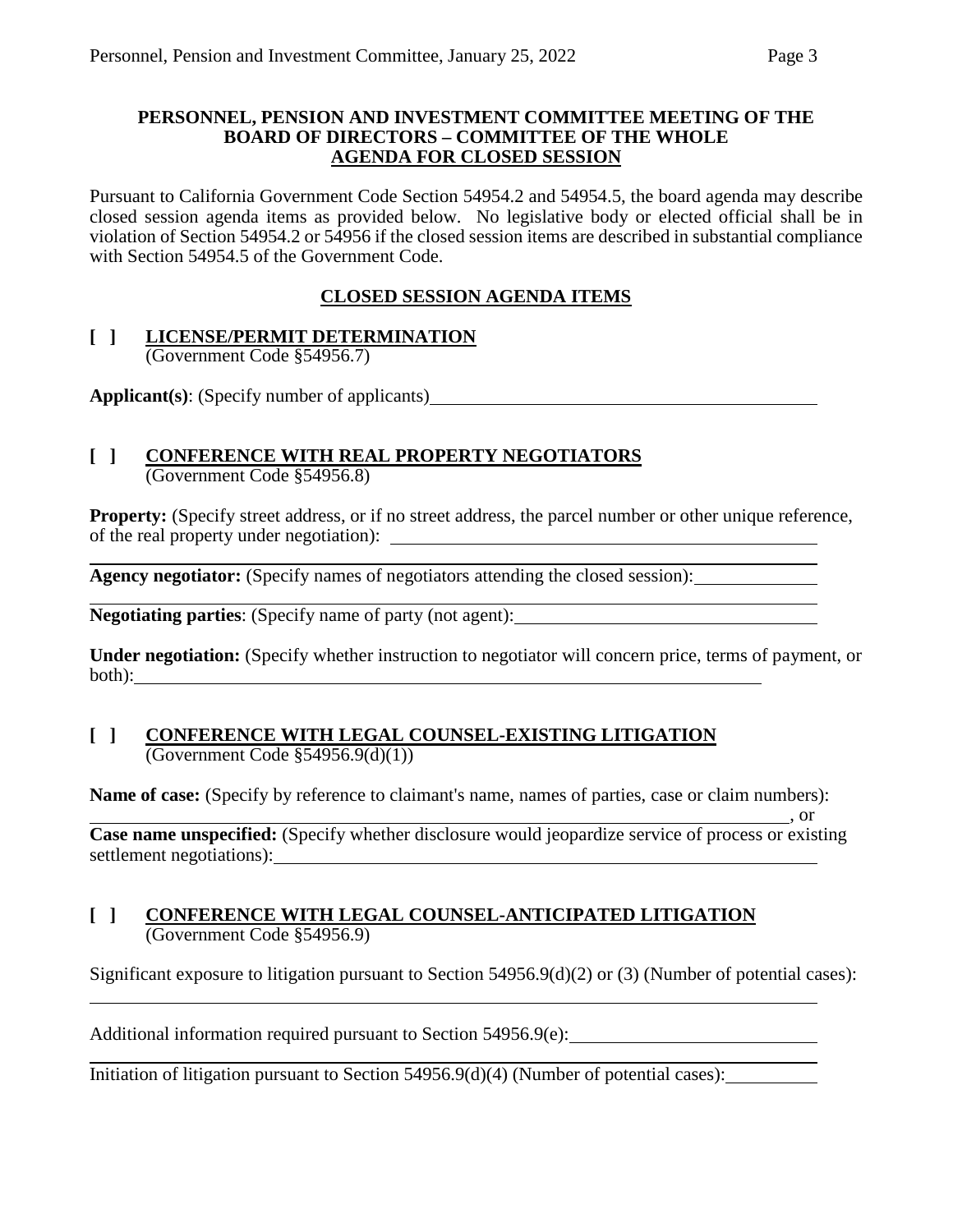# **[ ] LIABILITY CLAIMS**

(Government Code §54956.95)

**Claimant:** (Specify name unless unspecified pursuant to Section 54961):

**Agency claimed against**: (Specify name):

#### **[ ] THREAT TO PUBLIC SERVICES OR FACILITIES** (Government Code §54957)

**Consultation with**: (Specify name of law enforcement agency and title of officer):

### **[ ] PUBLIC EMPLOYEE APPOINTMENT**

(Government Code §54957)

**Title**: (Specify description of position to be filled):

### **[ ] PUBLIC EMPLOYMENT**

(Government Code §54957)

**Title:** 

### **[ ] PUBLIC EMPLOYEE PERFORMANCE EVALUATION**

(Government Code §54957)

**Title:** (Specify position title of employee being reviewed):

#### **[ ] PUBLIC EMPLOYEE DISCIPLINE/DISMISSAL/RELEASE** (Government Code §54957)

(No additional information is required in connection with a closed session to consider discipline, dismissal, or release of a public employee. Discipline includes potential reduction of compensation.)

### **[ X ] CONFERENCE WITH LABOR NEGOTIATOR**

(Government Code §54957.6)

**Agency designated representative:** (Specify name of designated representatives attending the closed session): Pete Delgado

**Employee organization:** (Specify name of organization representing employee or employees in question): National Union of Healthcare Workers, California Nurses Association, Local 39, ESC Local 20, or

**Unrepresented employee**: (Specify position title of unrepresented employee who is the subject of the negotiations):